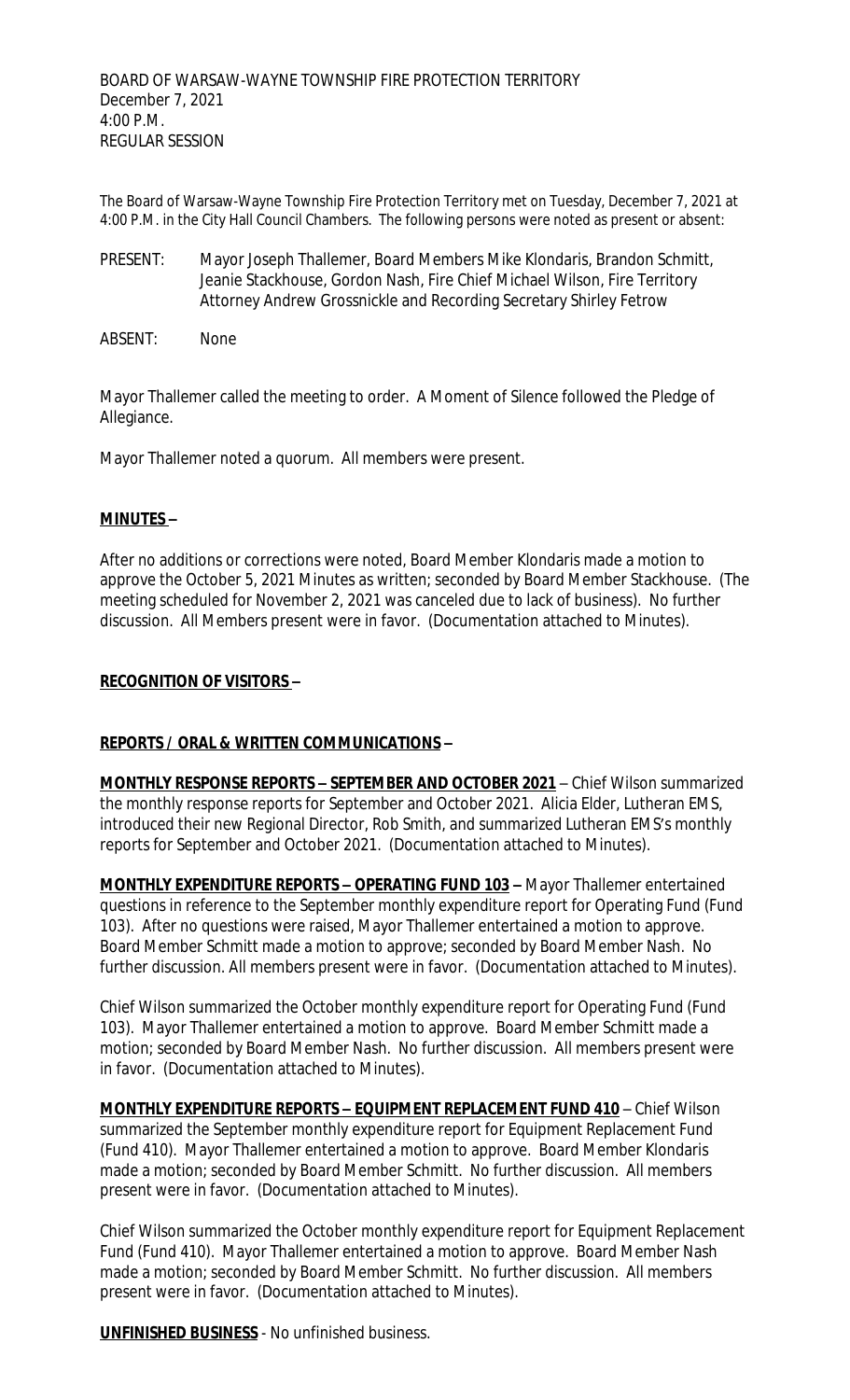#### **NEW BUSINESS –**

**IPEP GRANT - PERMISSION TO ACCEPT GRANT** - Chief Wilson reminded Board Members that permission was previously granted to apply for an IPEP Safety Grant. This grant was awarded in the amount of \$1,650.00; Chief Wilson asked for permission to accept the grant. Chief Wilson indicated that due to time restraints permission to accept the grant was presented to the Board of Works on December 3, 2021. Board Member Klondaris made a motion to accept the grant; seconded by Board Member Nash. No further discussion. All members present were in favor. (Documentation attached to Minutes).

**KOSCIUSKO COUNTY AMERICAN RESCUE PLAN ACT** – Mayor Thallemer indicated the County has been working to upgrade emergency communications for the past few years. The Kosciusko County American Rescue Plan Act would provide radio upgrades for all emergency services in Kosciusko County. Warsaw-Wayne Fire Territory would receive \$69,513.60 and the Warsaw Police Department would receive \$83,124.12. This grant is available through the Kosciusko ARPA Committee, the County Commissioners and the Kosciusko County Council. Chief Wilson indicated that due to time restraints permission to apply was presented to the Board of Works on December 3, 2021. Mayor Thallemer entertained a motion for the Fire Territory Board to give permission to apply, and acknowledge publicly, the Kosciusko County American Rescue Plan Act application. Board Member Schmitt made a motion for permission to apply; seconded by Board Member Klondaris. No further discussion. All members present were in favor. (Documentation attached to Minutes).

**PROVIDER UNIT AND PARTICIPATING UNIT EXECUTIVE BOARD APPOINTMENTS** – Mayor Thallemer indicated he will continue as a Member of the Warsaw-Wayne Fire Territory Board for 2022 along with City Councilman and Board Member Klondaris, both representing the Provider Unit (City of Warsaw). Wayne Township Trustee and Board Member Jeanie Stackhouse will continue as a Member of the Warsaw-Wayne Fire Territory Board for 2022 along with Board Member Gordon Nash, both representing the Participating Unit (Wayne Township). Mayor Thallemer indicated Board Member Brandon Schmitt will continue as a Member of the Warsaw-Wayne Fire Territory Board for 2022 as agreed upon by the Board Members of the Provider Unit and Participating Unit.

Mayor Thallemer stated each year at the December meeting, the appointment of the Fire Chief is required. Chief Wilson will be retiring June 1, 2022 and his replacement is currently going through the hiring process. According to Mayor Thallemer, the intention is to name the new Fire Chief the first part of 2022. Chief Wilson will stay on the department and assist with the transition until his retirement. Chief Wilson made a recommendation to appoint the new Fire Chief at the January 10, 2022 meeting. Fire Territory Attorney Andrew Grossnickle gave approval of the recommendation.

**TRAVEL REQUESTS** – Mayor Thallemer and Chief Wilson summarized the two travel requests presented for approval. Mayor Thallemer entertained a motion to approve the two travel requests as presented. Board Member Stackhouse made a motion to approve; seconded by Board Member Nash. All members present were in favor. (Documentation attached to Minutes).

## **OTHER MATTERS THAT MAY COME BEFORE THE BOARD –**

Chief Wilson will be out of the office on the first Tuesday in January (January 4, 2022). The January Board Meeting will be held on Monday, January 10, 2022, 4:00 PM, City Council Chambers.

## **MEETING REVIEW –**

NO ITEMS CARRIED FORWARD

A list of today's guests is attached.

## **ADJOURNMENT –**